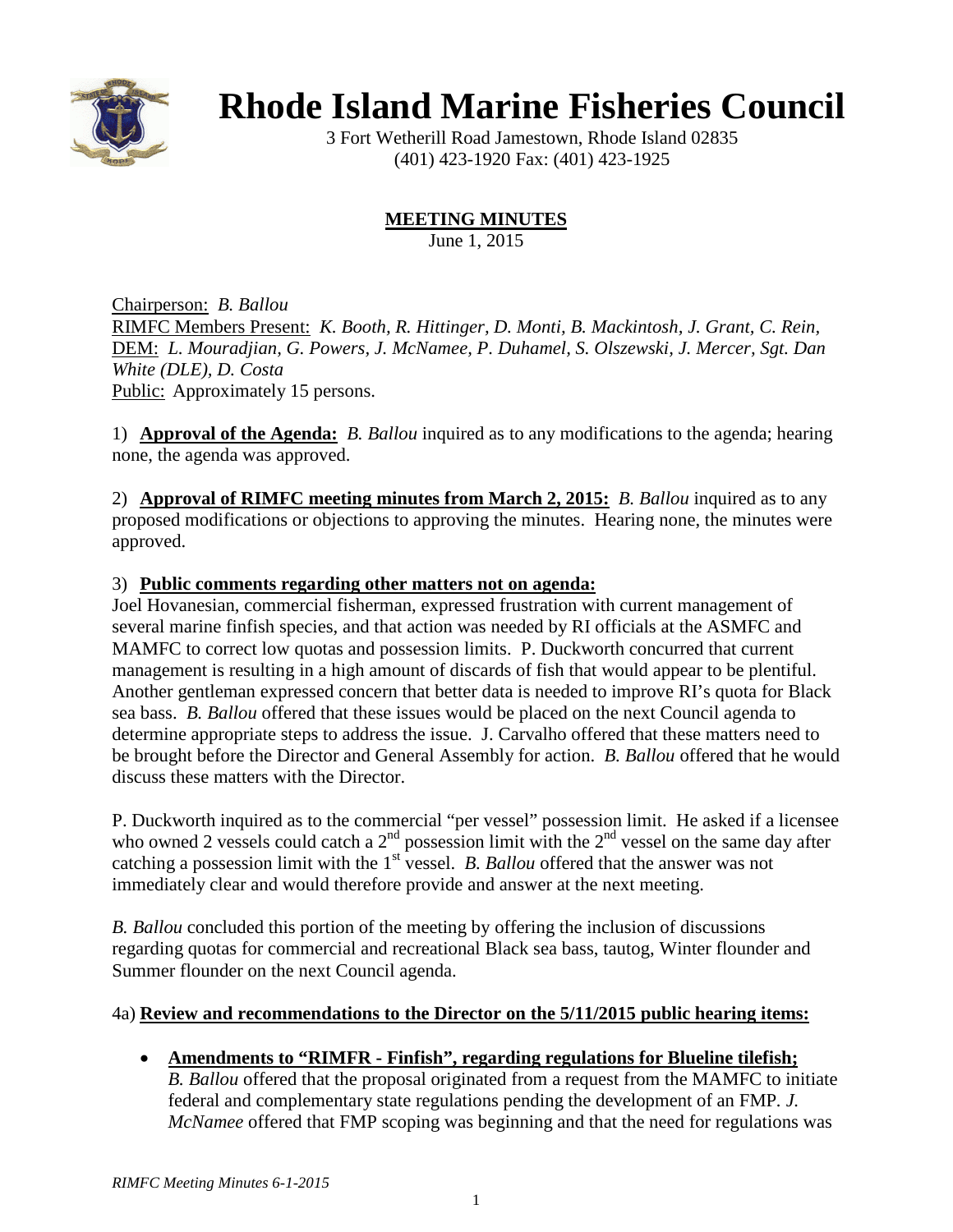to provide for fairness amongst each of the participating states and to assure compliance of the 300 lbs possession limit for vessels in RI waters. He offered that the Division has requested from the MAMFC a list of states with adopted regulations. He offered that RI landings were minimal but there are a few landings exceeding 300 lbs; and that while the fish are not caught in RI waters, the 300 lb possession limit is needed to provide compliance with the federal possession limit. He offered that the need for consistent regulations by all states was necessary to avoid higher landings in states without regulations; and that without state regulations a loophole exists that could result in higher unintended landings. *B. Ballou* offered that landings in northern states increased tenfold since the enactment of stricter possession limit regulations in southern states, and that regulations were therefore needed to normalize this discrepancy and reduce the landings until the adoption of the FMP. *D. Monti* **offered a motion to recommend adoption of the regulation as proposed; 2nd by** *K. Booth***.** *J. Grant* offered that he was concerned about adopting a regulation prior to the adoption of the FMP, fearing that RI could be at a disadvantage if the FMP failed to be developed, and offered a friendly amendment to only adopt regulations if other states did the same. *K. Booth* offered that it may be best to table the matter at this time, to which *J. Grant* concurred. *D. Monti* **then modified his motion, to which** *K. Booth* **concurred, that RI adopt such regulation only upon the federal government doing the same**, to which legal counsel *G. Powers* replied that such a contingency was not permissible as part of a motion*.* The motion therefore died. *B. Macintosh* **offered a motion to provide to table the matter and provide no recommendation at this time, until such time that the Council is updated as to the status of federal and neighboring state regulations; 2nd by** *C. Rein***. The motion passed by a vote of**  $6 - 0$ **.** The matter will be placed on the next agenda.

### • **Amendments to "RIMFR - Part XV - Lobsters, Other Crustaceans, and Horseshoe Crabs":**

#### o **Application period for transfer of lobster trap allocation:**

*S. Olszewski* provided an overview of the proposal, which is to shorten the application period for consistency with the federal application period and administration of the federal database. He offered that such consistency is necessary due the complexity of the federal trap transfer database and an accounting of possible transfer scenarios before the allocation becomes effective the following fishing year. As the State's allocation data will be part of the federal database, the ASMFC working group, of which RI is included in, has determined that the transfer application window should be small to avoid conflicts of transfer applications with the ordering of trap tags for the upcoming fishing year. Such conflicts could create significant difficulties with administering the database. Discussion ensued as to the need for a shorter window, and that it would be best for fishermen to be able to submit an application until the end of the year; to which *S. Olszewski* re-emphasized the database administration need to avoid transfers occurring simultaneously with the ordering of trap tags. *K. Booth* **offered a motion to recommend adoption of the proposed regulation; 2nd by** *D. Monti***.** *B. Macintosh* inquired as to the need for the rules consistent with the federal rule; to which *S. Olszewski* replied that federal database is being utilized for both state and federal vessels, and separate windows may not be possible. *D. Monti* inquired if it would be possible for RI to have a different window if RI is part of the federal database, to which *S. Olszewski* replied that it is unclear at this time if the federal database would be accessible outside the federal window. *J. Grant* offered that any window that provides for transfers is better than the previous years of not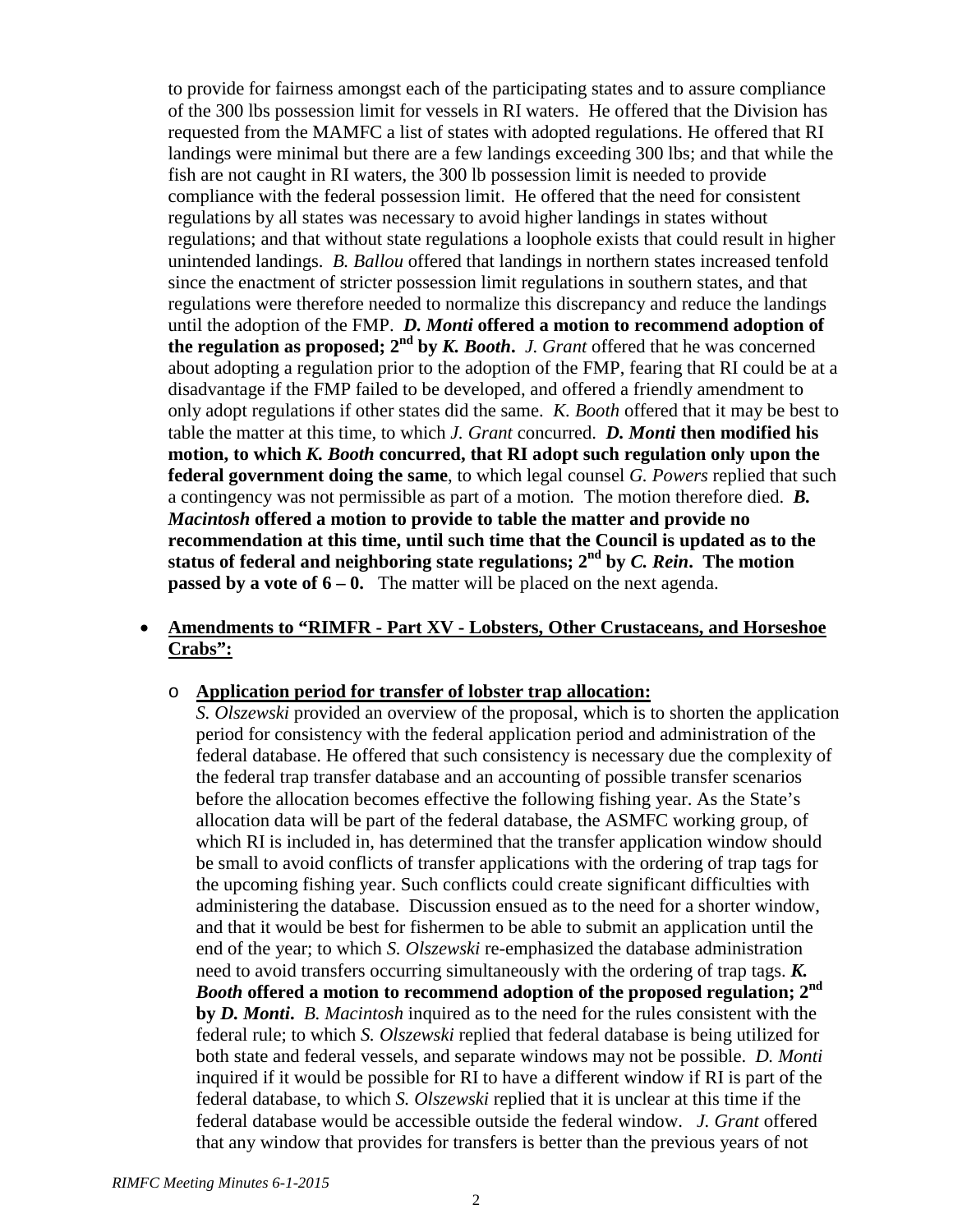allowing transfers at all. **The motion failed by a vote of 1 - 5 (***B. Macintosh* **voting in favor)**.

o **Landing limits of lobsters taken by gear or methods other than trap:**

*S. Olszewski* provided that the regulation as currently written provides for the harvest of lobster as bycatch by all gears types, but the original intent was to provide this bycatch limit only to gillnet and otter trawl gear types. He offered that the proposed regulation is meant to correct this and is consistent with the neighboring states of Mass., Conn., and NY, and the federal government, which does not allow for the harvest of lobster by trap unless the trap has a properly issued trap tag. *J. Grant*  **offered a motion to recommend adoption of the proposed regulation; 2nd by** *R. Hittinger***.** *J. Grant* offered that he isn't uncomfortable with fishermen obtaining lobsters from crab pots, but that the current allowance is inconsistent with the lobster trap tag program and efforts to limit harvest designed to re-build the fishery. Discussion ensued regarding perceived problems with lobster management. **The motion passed by a vote of 5 – 1 (***C. Rein* **voting against)**.

## • **Crustacean regulation re-write:**

*P. Duhamel* provided an overview of the proposal. *J. Grant* **offered a motion to recommend** adoption of the regulation as proposed;  $2^{nd}$  by *D. Monti*. The motion **passed by a vote of**  $6 - 0$ **.** 

- **Menhaden:**
	- o **Prohibition of harvest of menhaden on weekends and holidays (section 16.2.3); Harvest of menhaden in permanently closed areas (section 16.2.7); and landing of menhaden in RI under state quota program (section 16.3.2)**

*J. McNamee* offered a summary of proposals; to allow for the small-scale harvest of menhaden by non-directed gear types for the purposes of allowing for a more consistent bait supply. Discussion ensued regarding the term "non-directed" gear. *K. Booth* **offered a motion to recommend adoption of the regulation as proposed; 2nd by** *R. Hittinger***.** Several comments from the audience voiced support for the proposal. The motion passed by a vote of  $6 - 0$ .

o **Episodic Event Set Aside Program (section 16.4.3)**

*J. McNamee* offered that the proposal was consistent with the previous proposals for menhaden. *D. Monti* **offered a motion to recommend adoption of the regulation**  as proposed;  $2^{nd}$  by *R. Hittinger*. The motion passed by a vote of  $6 - 0$ .

o **Fall Opening of the Narragansett Bay Marine Life Management Area (section 16.9)**

*J. McNamee* offered a brief summary of the proposal; to allow for a smaller purse seine harvest during such time that the Mgmt. Area is normally closed to allow for a more consistent bait supply. *B. Macintosh* **offered a motion to recommend** adoption of the modifications as proposed;  $2<sup>nd</sup>$  by *C. Rein*. The motion passed by a vote of  $5 - 0$  (**R. Hittinger abstaining**).

## 4b) **Shellfish Advisory Panel report (3/4):**